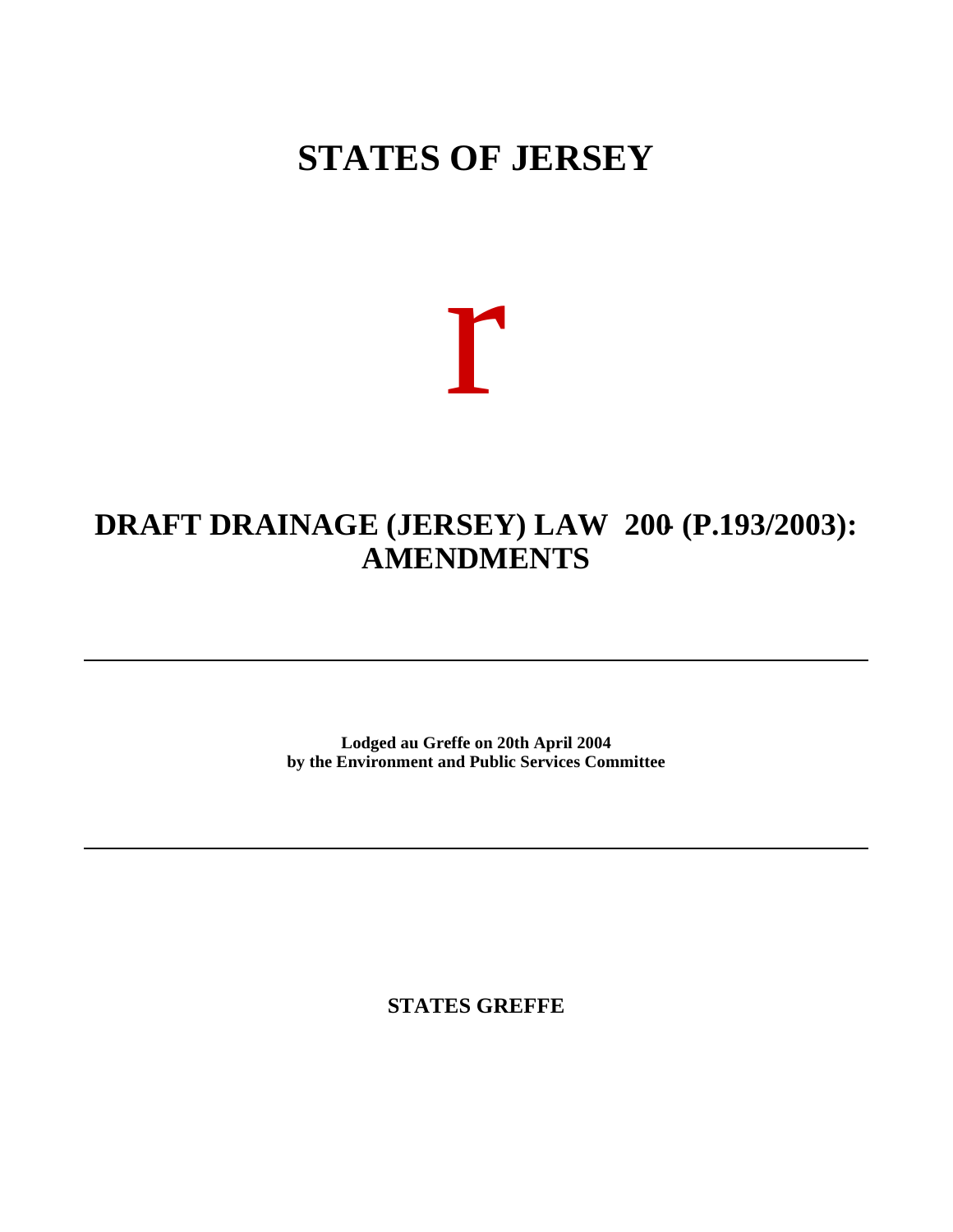#### PAGE 24, ARTICLE 4(5) –

 *For Article 4(5) substitute the following paragraph –*

- "(5) If  $-$ 
	- (a) the Committee in writing, for the purposes of or in connection with the assessment of the amounts of fees or charges in accordance with paragraph (3)(e), requests the Connétable of a Parish to furnish to the Committee a copy of the Rates List of the Parish or of any part of that list; and
	- (b) the Committee pays the reasonable costs of the Parish of complying with the request,

the Connétable shall comply with the request."*.*

PAGE 26, ARTICLE  $7(1)(a)$  –

*After the semicolon insert the word* "or".

PAGE 43, ARTICLE 34(4) –

*Delete the words* "of this Article".

#### PAGE 49, ARTICLE 42(1)(c) –

*For the figures "*22(2)" *substitute the figures "*22(1)*".*

#### ENVIRONMENT AND PUBLIC SERVICES COMMITTEE